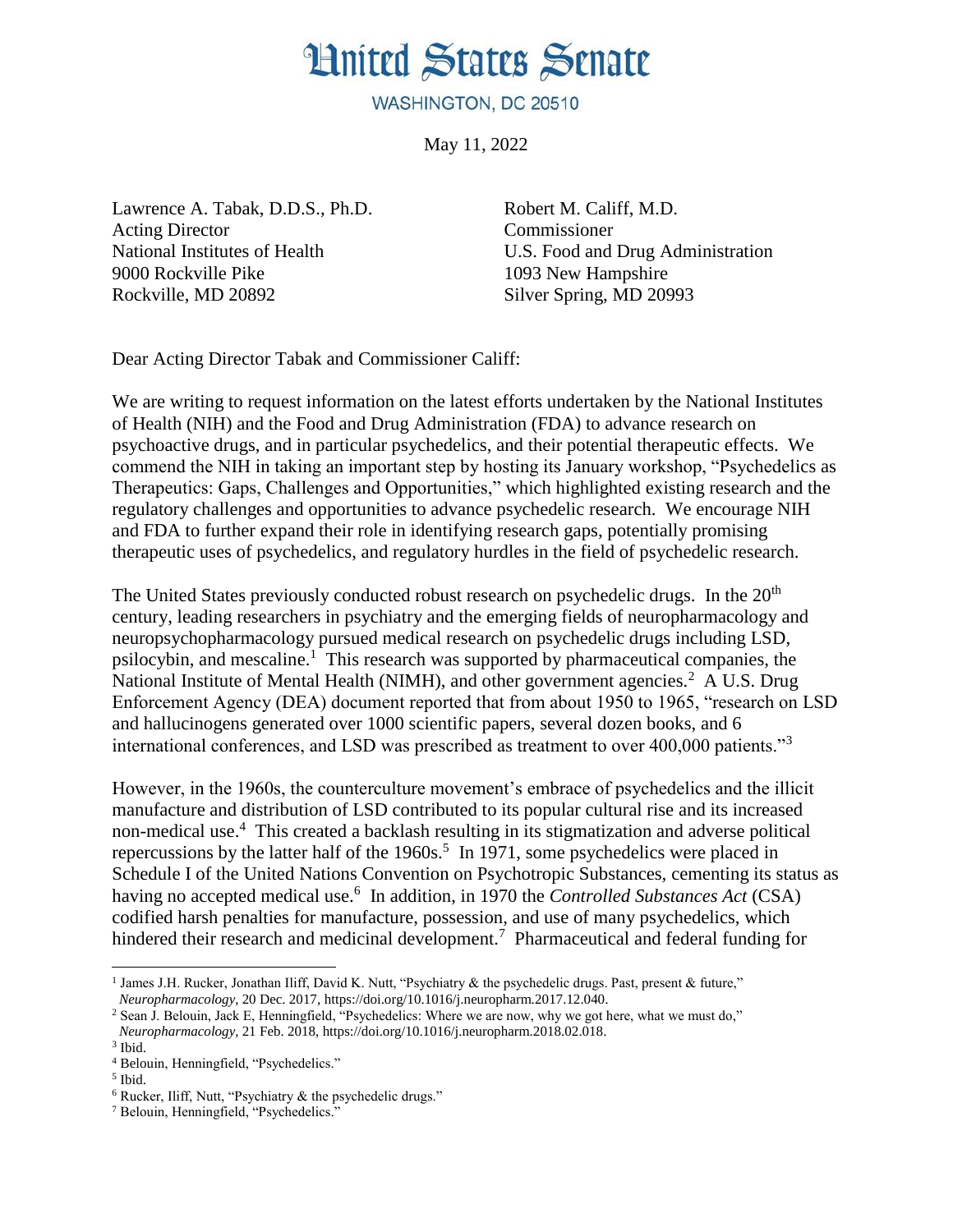psychedelic research dried up, while CSA licensure requirements made it more difficult to secure regulatory approval for research.<sup>8</sup>

Medication development efforts on psychedelics reignited in the 1990s when researchers rediscovered potential uses of these substances by applying state of the art clinical research development approaches, methods, and procedures.<sup>9</sup> Following these efforts, the Schedule I substance 3,4-methylenedioxymethamphetamine (MDMA), also known as "ecstasy," was granted a Breakthrough Therapy Designation as an MDMA-assisted psychotherapy Investigational New Drug Application for post-traumatic stress disorder (PTSD).<sup>10</sup>

Research on psychedelics still faces significant challenges. Many major pharmaceutical companies have withdrawn or scaled back funding in this field because of the high rate of failure to find medications that are acceptable for FDA approval. Research on psilocybin for severe depression and anxiety-related disorders, as well as MDMA for PTSD, is currently being supported primarily by small organizations that do not have adequate funding to develop medications through expensive safety studies and large-scale phase 3 clinical trials. A key challenge now is to design the optimal clinical trial to demonstrate efficacy, ensure safety and compliance with regulatory authorities, and secure the funding needed to support large-scale trials.

In response to a request for information on research efforts into the use of psychoactive drugs in treating mental illness, NIH and FDA acknowledged some potential therapeutic uses of these substances, as well as the need for additional research.<sup>11</sup> The Biden-Harris Administration recently announced support for expanding research on Schedule I substances to inform and advance evidence-based public policy, and how this research relates to addiction and overdose, chronic pain, and mental health conditions.<sup>12</sup> It is important that federal research agencies continue to assess the efficacy of potential alternatives to drugs with high misuse potential.

NIH has begun to show greater interest in psychedelic research. In April 2021, NIH awarded its first grant dedicated to medicinal psychedelic research, focused on use of neuro-imaging to search for neuronal correlates of clinical change in patients with obsessive-compulsive disorder treated with psilocybin. Further NIH's January 2022 workshop exploring the field of psychedelics as a potential therapeutic for a number of disorders marks another positive step.

As the NIH and FDA consider further methods to expand research of mental health treatments, we request written responses to the following inquiries and questions:

1) Please provide details on current NIH funding of psychedelic research, including a breakout by institute, and a breakout by basic versus clinical research.

 $\overline{a}$ 8 Ibid.

<sup>&</sup>lt;sup>9</sup> Ibid.

<sup>10</sup> Ibid.

<sup>11</sup> Kyle Jaeger, "Federal Health Agencies Acknowledge Therapeutic Potential Of Psychedelics," *Marijuana Moment*, 19 June 2019[, https://www.marijuanamoment.net/federal-health-agencies-acknowledge-therapeutic-potential-of-psychedelics/.](https://www.marijuanamoment.net/federal-health-agencies-acknowledge-therapeutic-potential-of-psychedelics/) 

<sup>12</sup> "Biden-Harris Administration Provides Recommendations to Congress on Reducing Illicit Fentanyl-Related Substances, *The White House*[, https://www.whitehouse.gov/ondcp/briefing-room/2021/09/02/biden-harris-administration-provides](https://www.whitehouse.gov/ondcp/briefing-room/2021/09/02/biden-harris-administration-provides-recommendations-to-congress-on-reducing-illicit-fentanyl-related-substances/)[recommendations-to-congress-on-reducing-illicit-fentanyl-related-substances/.](https://www.whitehouse.gov/ondcp/briefing-room/2021/09/02/biden-harris-administration-provides-recommendations-to-congress-on-reducing-illicit-fentanyl-related-substances/)